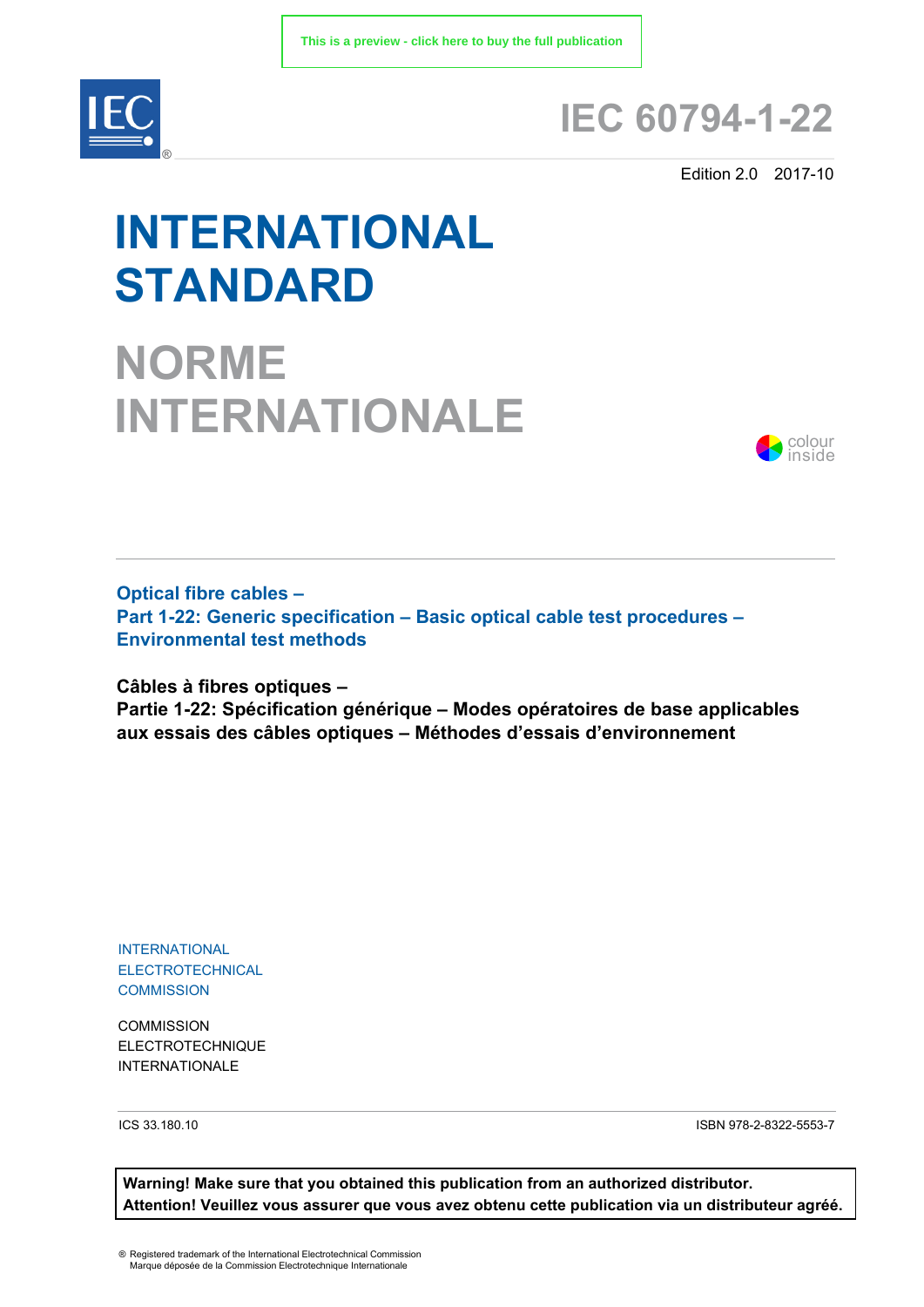$-2-$ 

IEC 60794-1-22:2017 © IEC 2017

# CONTENTS

| 1              |       |                                                                  |  |  |  |
|----------------|-------|------------------------------------------------------------------|--|--|--|
| 2              |       |                                                                  |  |  |  |
| 3              |       |                                                                  |  |  |  |
| 4              |       |                                                                  |  |  |  |
|                | 4.1   |                                                                  |  |  |  |
|                | 4.2   |                                                                  |  |  |  |
|                | 4.3   |                                                                  |  |  |  |
|                | 4.4   |                                                                  |  |  |  |
|                | 4.4.1 |                                                                  |  |  |  |
|                | 4.4.2 |                                                                  |  |  |  |
|                | 4.4.3 |                                                                  |  |  |  |
|                | 4.4.4 |                                                                  |  |  |  |
|                | 4.5   |                                                                  |  |  |  |
|                | 4.6   |                                                                  |  |  |  |
|                | 4.7   |                                                                  |  |  |  |
| 5              |       |                                                                  |  |  |  |
|                | 5.1   |                                                                  |  |  |  |
|                | 5.2   |                                                                  |  |  |  |
|                | 5.2.1 |                                                                  |  |  |  |
|                | 5.2.2 |                                                                  |  |  |  |
|                | 5.2.3 | Method F5C (for cables with swellable water blocking material)15 |  |  |  |
|                | 5.3   |                                                                  |  |  |  |
|                | 5.3.1 |                                                                  |  |  |  |
|                | 5.3.2 |                                                                  |  |  |  |
|                | 5.3.3 |                                                                  |  |  |  |
|                | 5.4   |                                                                  |  |  |  |
|                | 5.4.1 |                                                                  |  |  |  |
|                | 5.4.2 |                                                                  |  |  |  |
|                | 5.5   |                                                                  |  |  |  |
|                | 5.6   |                                                                  |  |  |  |
|                | 5.7   |                                                                  |  |  |  |
| 6              |       |                                                                  |  |  |  |
|                | 6.1   |                                                                  |  |  |  |
|                | 6.2   |                                                                  |  |  |  |
|                | 6.3   |                                                                  |  |  |  |
|                | 6.4   |                                                                  |  |  |  |
|                | 6.4.1 |                                                                  |  |  |  |
|                | 6.4.2 |                                                                  |  |  |  |
|                | 6.5   |                                                                  |  |  |  |
|                | 6.6   |                                                                  |  |  |  |
| $\overline{7}$ |       |                                                                  |  |  |  |
|                | 7.1   |                                                                  |  |  |  |
|                | 7.2   |                                                                  |  |  |  |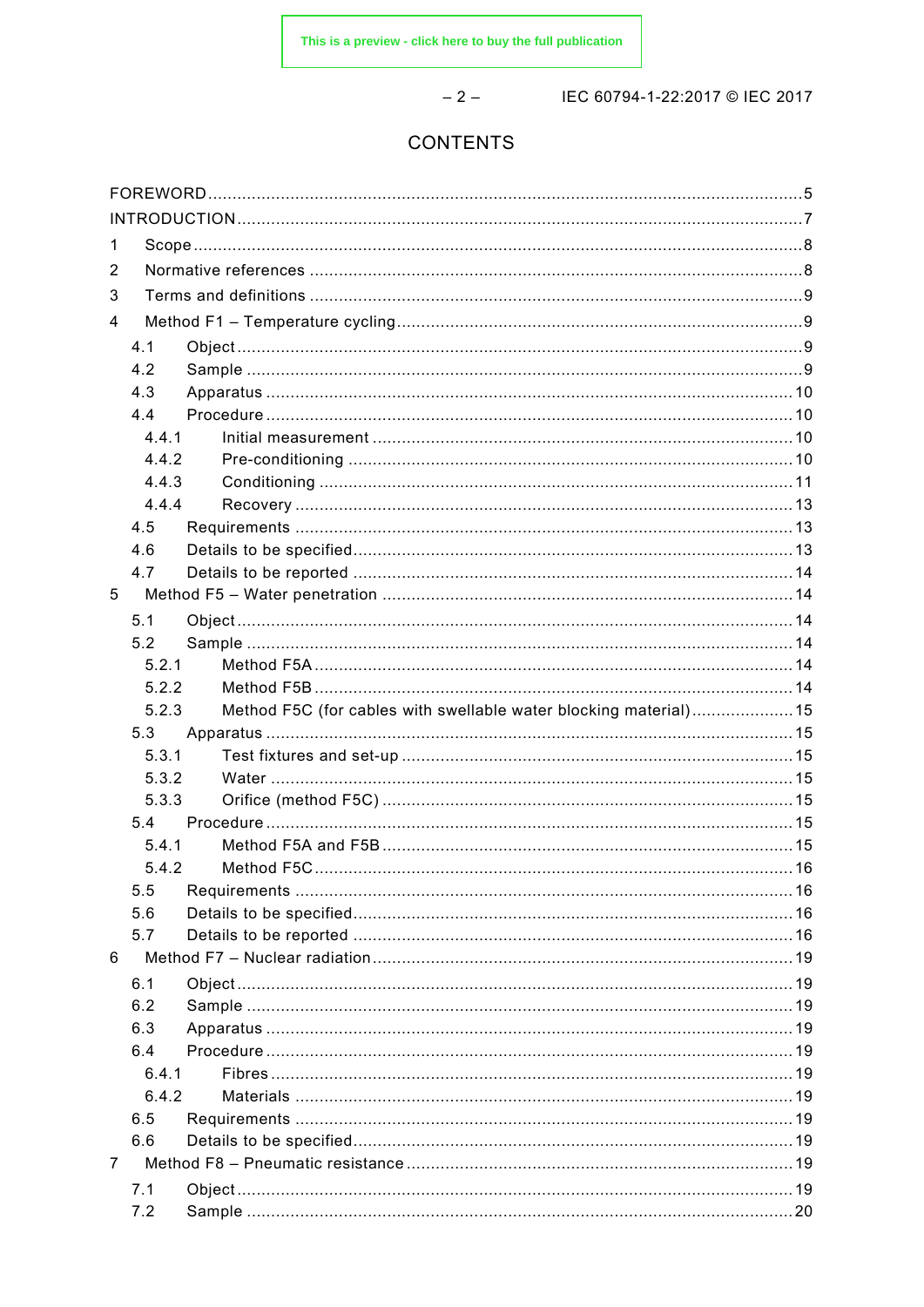| × | ۰. |  |
|---|----|--|
|---|----|--|

| 7.3    |                                                                                   |  |
|--------|-----------------------------------------------------------------------------------|--|
| 7.4    |                                                                                   |  |
| 7.5    |                                                                                   |  |
| 7.6    |                                                                                   |  |
| 8      |                                                                                   |  |
| 8.1    |                                                                                   |  |
| 8.2    |                                                                                   |  |
| 8.3    |                                                                                   |  |
| 8.4    |                                                                                   |  |
|        |                                                                                   |  |
| 8.5    |                                                                                   |  |
| 8.6    |                                                                                   |  |
| 9      | Method F10 - Underwater cable resistance to hydrostatic pressure22                |  |
| 9.1    |                                                                                   |  |
| 9.2    |                                                                                   |  |
| 9.3    |                                                                                   |  |
| 9.4    |                                                                                   |  |
| 9.5    |                                                                                   |  |
| 9.6    |                                                                                   |  |
|        | 10 Method F11 - Sheath shrinkage (cables intended for patch cords) 22             |  |
| 10.1   |                                                                                   |  |
| 10.2   |                                                                                   |  |
|        |                                                                                   |  |
| 10.3   |                                                                                   |  |
| 10.4   |                                                                                   |  |
| 10.5   |                                                                                   |  |
| 10.6   |                                                                                   |  |
| 10.7   |                                                                                   |  |
|        | 11 Method F12 - Temperature cycling of cables to be terminated with connectors 24 |  |
| 11.1   |                                                                                   |  |
| 11.2   |                                                                                   |  |
| 11.3   |                                                                                   |  |
| 11.4   |                                                                                   |  |
| 11.5   |                                                                                   |  |
| 11.6   |                                                                                   |  |
|        |                                                                                   |  |
|        |                                                                                   |  |
| 12.1   |                                                                                   |  |
| 12.2   |                                                                                   |  |
| 12.3   |                                                                                   |  |
| 12.4   |                                                                                   |  |
| 12.5   |                                                                                   |  |
| 12.6   |                                                                                   |  |
|        |                                                                                   |  |
| 13.1   |                                                                                   |  |
| 13.2   |                                                                                   |  |
| 13.3   |                                                                                   |  |
| 13.4   |                                                                                   |  |
| 13.4.1 |                                                                                   |  |
| 13.4.2 |                                                                                   |  |
| 13.4.3 |                                                                                   |  |
|        |                                                                                   |  |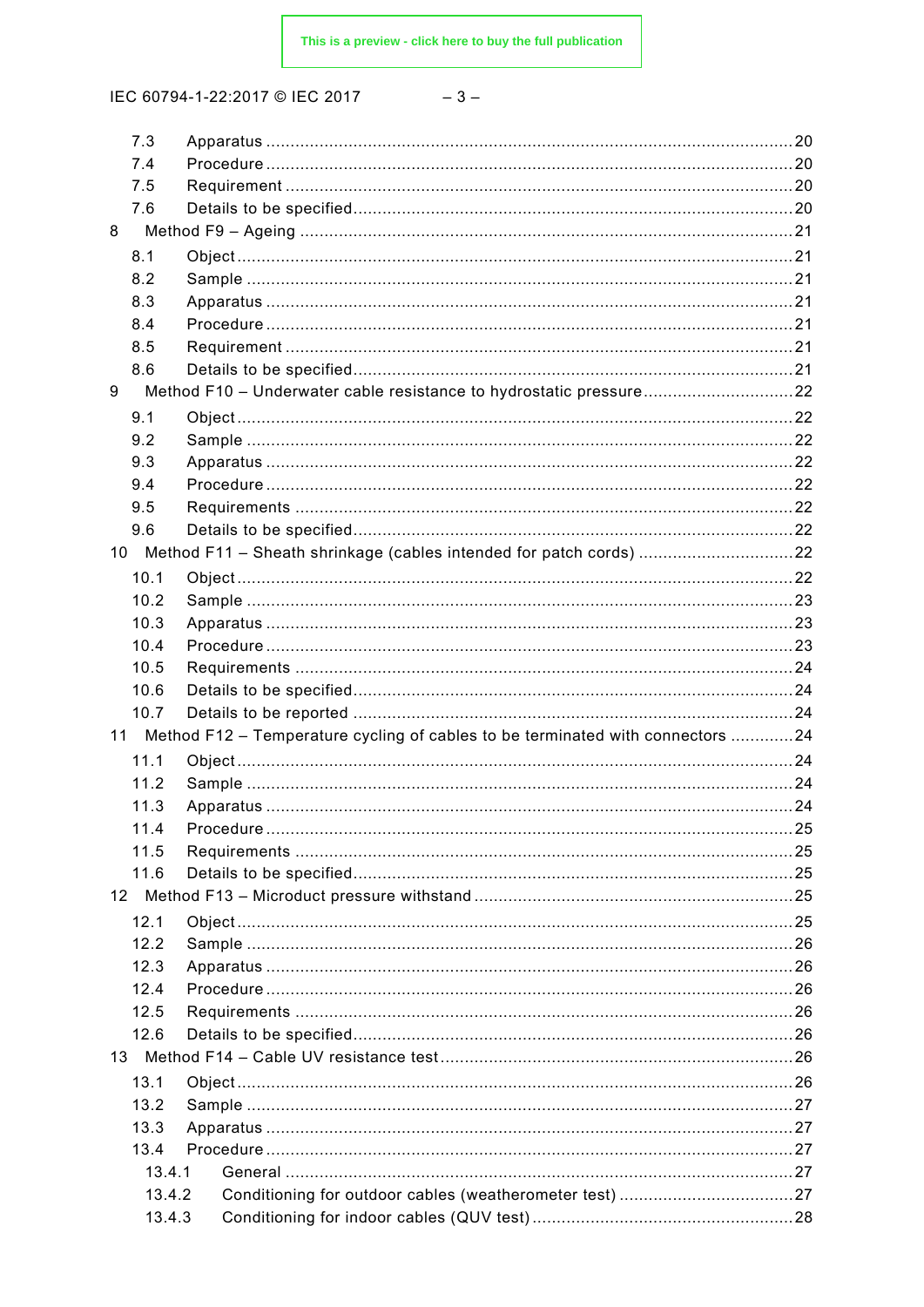|--|

| 13.5            |                                                                            |  |
|-----------------|----------------------------------------------------------------------------|--|
| 13.6            |                                                                            |  |
|                 |                                                                            |  |
| 14.1            |                                                                            |  |
| 14.2            |                                                                            |  |
| 14.3            |                                                                            |  |
| 14.4<br>14.5    |                                                                            |  |
| 14.6            |                                                                            |  |
|                 |                                                                            |  |
| 15.1            |                                                                            |  |
| 15.2            |                                                                            |  |
| 15.3            |                                                                            |  |
| 15.4            |                                                                            |  |
| 15.5            |                                                                            |  |
| 15.6            |                                                                            |  |
| 16              |                                                                            |  |
| 16.1            |                                                                            |  |
| 16.2            |                                                                            |  |
| 16.3            |                                                                            |  |
| 16.4<br>16.5    |                                                                            |  |
| 16.6            |                                                                            |  |
| 16.7            |                                                                            |  |
| 17 <sup>7</sup> | Method F18 - Mid-span temperature cycling test for exposed buffer tubes 34 |  |
| 17.1            |                                                                            |  |
| 17.2            |                                                                            |  |
| 17.3            |                                                                            |  |
| 17.4            |                                                                            |  |
| 17.5            |                                                                            |  |
| 17.6            |                                                                            |  |
|                 |                                                                            |  |
|                 |                                                                            |  |
|                 |                                                                            |  |
|                 |                                                                            |  |
|                 |                                                                            |  |
|                 |                                                                            |  |
|                 |                                                                            |  |
|                 |                                                                            |  |
|                 |                                                                            |  |
|                 |                                                                            |  |
|                 |                                                                            |  |
|                 |                                                                            |  |
|                 |                                                                            |  |
|                 |                                                                            |  |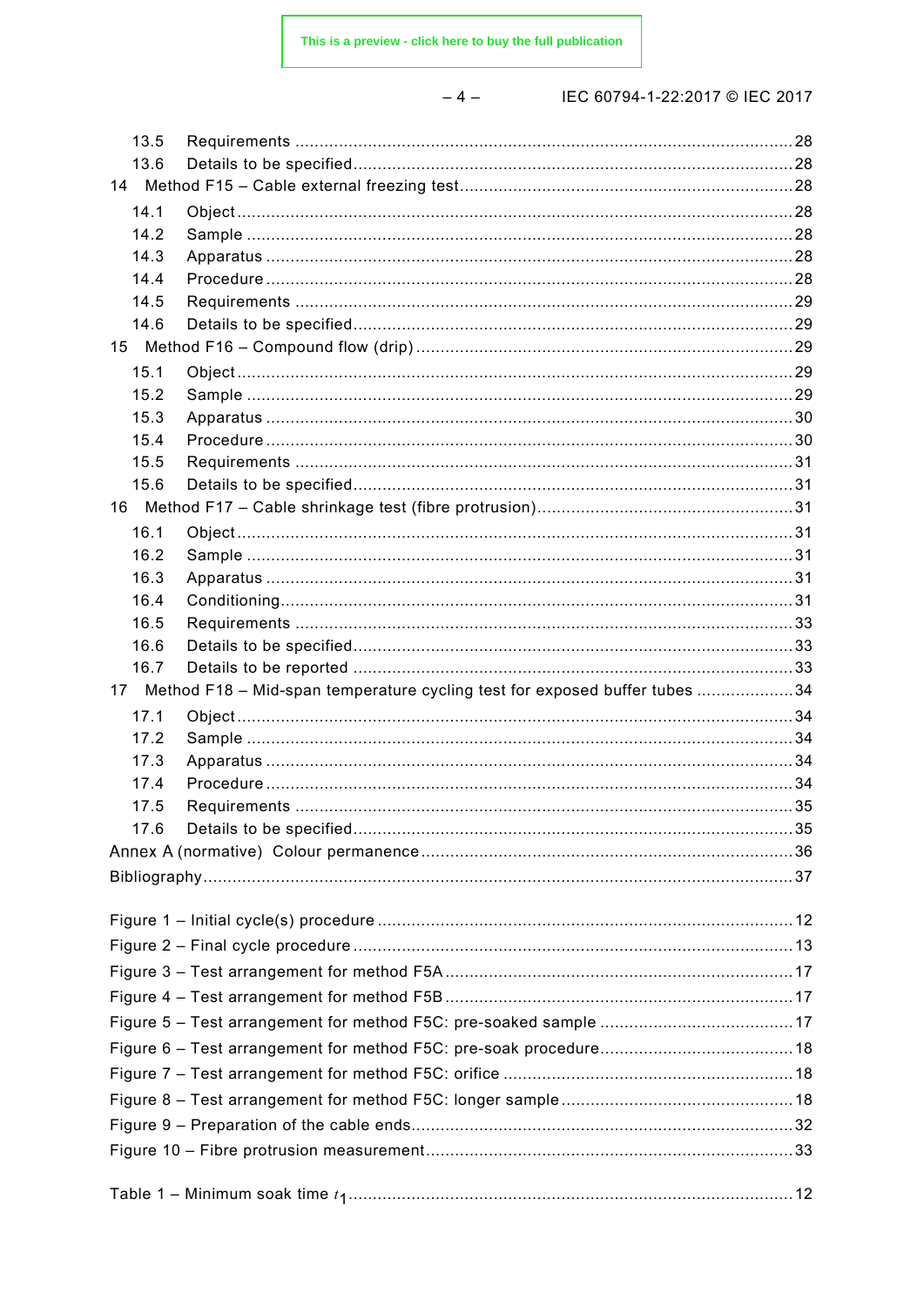IEC 60794-1-22:2017 © IEC 2017 – 5 –

# INTERNATIONAL ELECTROTECHNICAL COMMISSION

\_\_\_\_\_\_\_\_\_\_\_\_

#### **OPTICAL FIBRE CABLES –**

# **Part 1-22: Generic specification – Basic optical cable test procedures – Environmental test methods**

# FOREWORD

- <span id="page-4-0"></span>1) The International Electrotechnical Commission (IEC) is a worldwide organization for standardization comprising all national electrotechnical committees (IEC National Committees). The object of IEC is to promote international co-operation on all questions concerning standardization in the electrical and electronic fields. To this end and in addition to other activities, IEC publishes International Standards, Technical Specifications, Technical Reports, Publicly Available Specifications (PAS) and Guides (hereafter referred to as "IEC Publication(s)"). Their preparation is entrusted to technical committees; any IEC National Committee interested in the subject dealt with may participate in this preparatory work. International, governmental and nongovernmental organizations liaising with the IEC also participate in this preparation. IEC collaborates closely with the International Organization for Standardization (ISO) in accordance with conditions determined by agreement between the two organizations.
- 2) The formal decisions or agreements of IEC on technical matters express, as nearly as possible, an international consensus of opinion on the relevant subjects since each technical committee has representation from all interested IEC National Committees.
- 3) IEC Publications have the form of recommendations for international use and are accepted by IEC National Committees in that sense. While all reasonable efforts are made to ensure that the technical content of IEC Publications is accurate, IEC cannot be held responsible for the way in which they are used or for any misinterpretation by any end user.
- 4) In order to promote international uniformity, IEC National Committees undertake to apply IEC Publications transparently to the maximum extent possible in their national and regional publications. Any divergence between any IEC Publication and the corresponding national or regional publication shall be clearly indicated in the latter.
- 5) IEC itself does not provide any attestation of conformity. Independent certification bodies provide conformity assessment services and, in some areas, access to IEC marks of conformity. IEC is not responsible for any services carried out by independent certification bodies.
- 6) All users should ensure that they have the latest edition of this publication.
- 7) No liability shall attach to IEC or its directors, employees, servants or agents including individual experts and members of its technical committees and IEC National Committees for any personal injury, property damage or other damage of any nature whatsoever, whether direct or indirect, or for costs (including legal fees) and expenses arising out of the publication, use of, or reliance upon, this IEC Publication or any other IEC Publications.
- 8) Attention is drawn to the Normative references cited in this publication. Use of the referenced publications is indispensable for the correct application of this publication.
- 9) Attention is drawn to the possibility that some of the elements of this IEC Publication may be the subject of patent rights. IEC shall not be held responsible for identifying any or all such patent rights.

International Standard IEC 60794-1-22 has been prepared by subcommittee 86A: Fibres and cables, of IEC technical committee 86: Fibre optics.

This bilingual version (2018-04) corresponds to the monolingual English version, published in 2017-10.

This second edition cancels and replaces the first edition published in 2012. It constitutes a technical revision.

This second edition includes the following significant technical changes with respect to the previous edition:

- a) new test method designation F16 Compound flow (drip) [E14 in IEC 60794-1-21];
- b) new test method F17 Cable shrinkage test (fibre protrusion);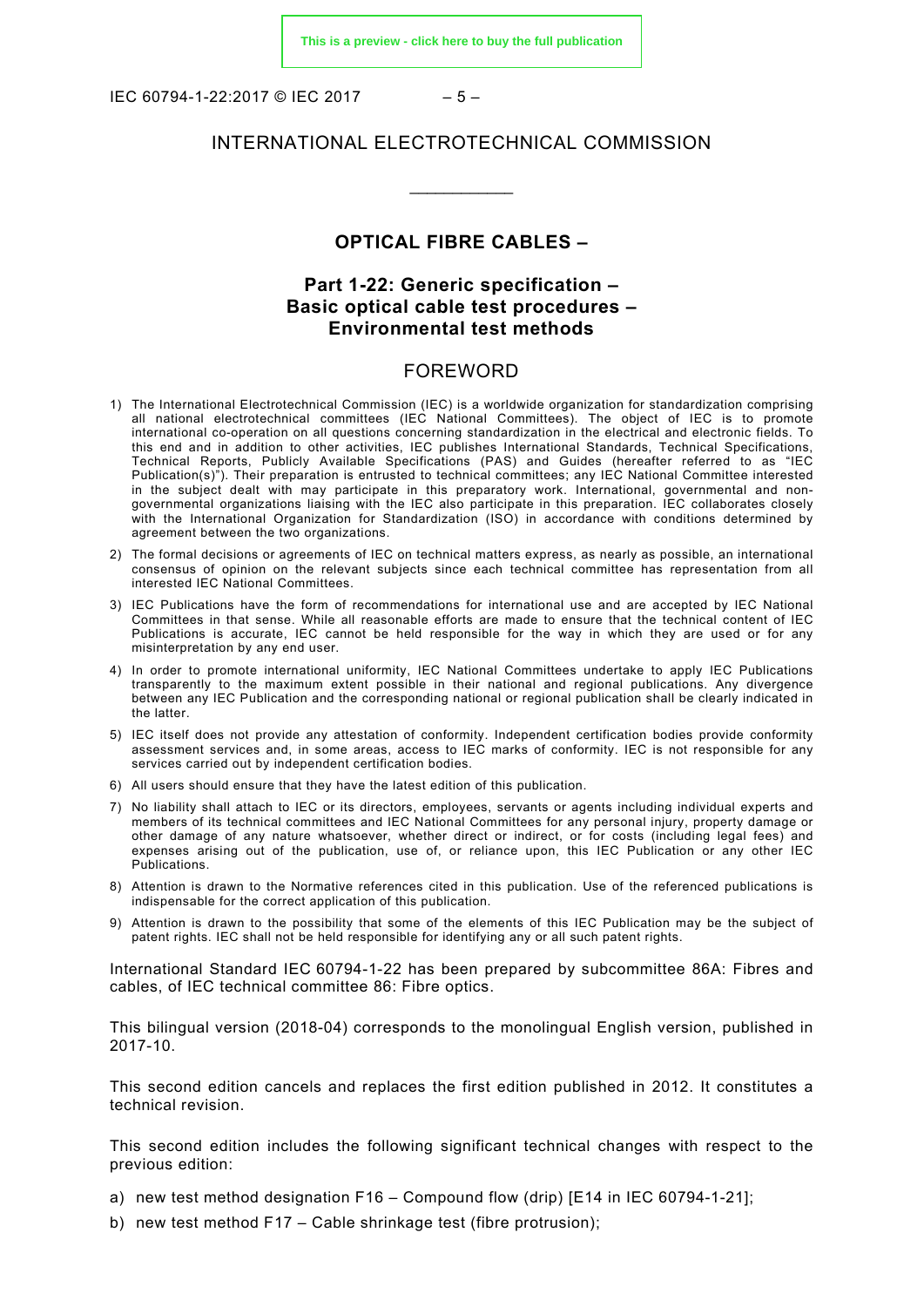– 6 – IEC 60794-1-22:2017 © IEC 2017

c) new test method F18 – Mid-span temperature cycling test.

NOTE Missing numbers in the test methods sequence are intentional. They can suggest a deleted test method or a test method that was never published.

The text of this International Standard is based on the following documents:

| <b>FDIS</b>   | Report on voting |
|---------------|------------------|
| 86A/1813/FDIS | 86A/1827/RVD     |

Full information on the voting for the approval of this International Standard can be found in the report on voting indicated in the above table.

The French version of this standard has not been voted upon.

This document has been drafted in accordance with the ISO/IEC Directives, Part 2.

A list of all parts in the IEC 60794 series, published under the general title *Optical fibre cables*, can be found on the IEC website.

The committee has decided that the contents of this document will remain unchanged until the stability date indicated on the IEC website under "http://webstore.iec.ch" in the data related to the specific document. At this date, the document will be

- reconfirmed,
- withdrawn,
- replaced by a revised edition, or
- amended.

**IMPORTANT – The 'colour inside' logo on the cover page of this publication indicates that it contains colours which are considered to be useful for the correct understanding of its contents. Users should therefore print this document using a colour printer.**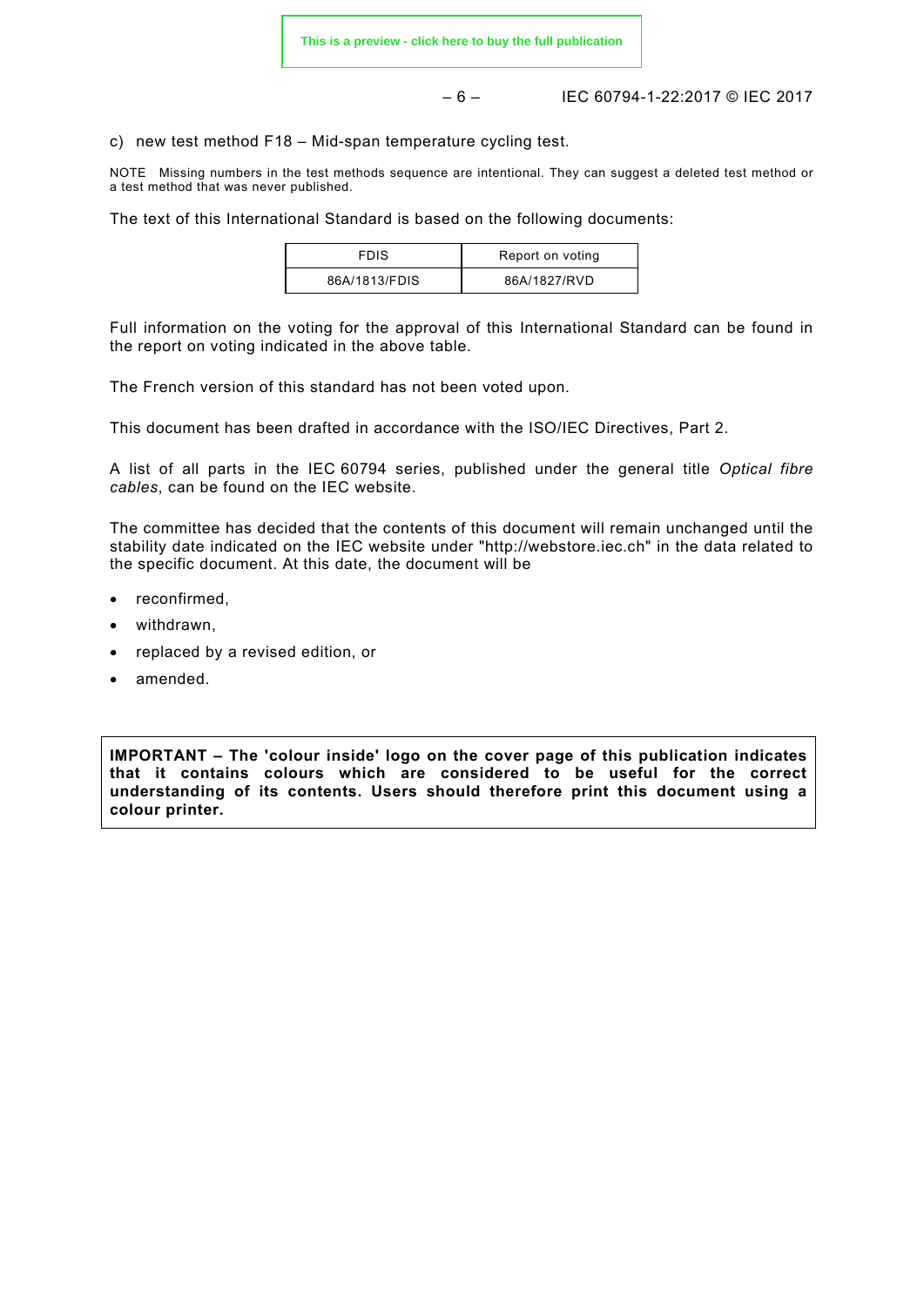IEC 60794-1-22:2017 © IEC 2017 – 7 –

# INTRODUCTION

<span id="page-6-0"></span>IEC 60794-1-2:2003 has been split into five new documents:

- IEC 60794-1-2, *Optical fibre cables Part 1-2: Generic specification Basic optical cable test procedures – General guidance*
- IEC 60794-1-21, *Optical fibre cables Part 1-21: Generic specification Basic optical cable test procedures – Mechanical tests methods*
- IEC 60794-1-22, *Optical fibre cables Part 1-22: Generic specification Basic optical cable test procedures – Environmental tests methods*
- IEC 60794-1-23, *Optical fibre cables Part 1-23: Generic specification Basic optical cable test procedures – Cable elements tests methods*
- IEC 60794-1-24, *Optical fibre cables Part 1-24: Generic specification Basic optical cable test procedures – Electrical tests methods*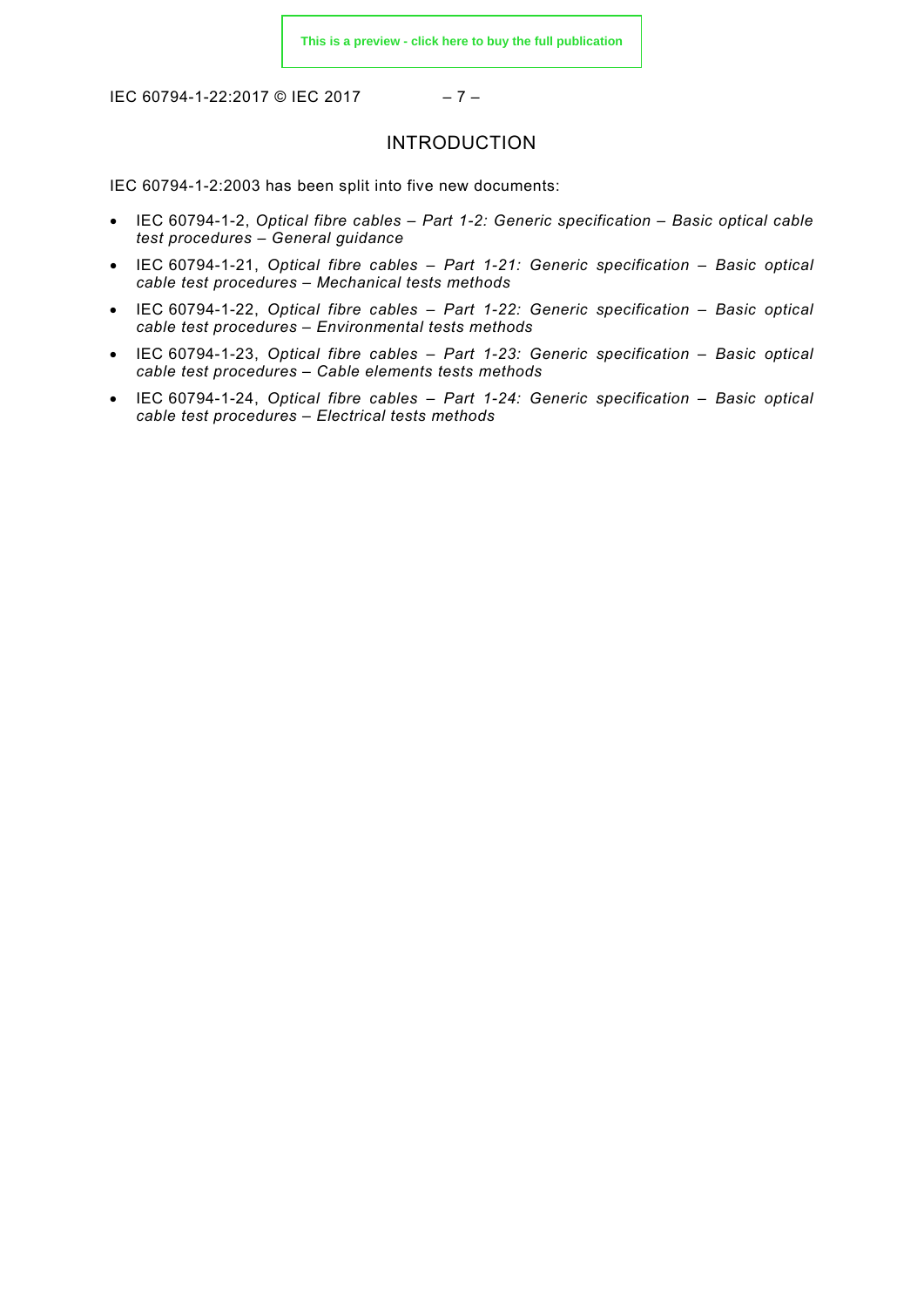– 8 – IEC 60794-1-22:2017 © IEC 2017

# **OPTICAL FIBRE CABLES –**

# **Part 1-22: Generic specification – Basic optical cable test procedures – Environmental test methods**

#### <span id="page-7-0"></span>**1 Scope**

This part of IEC 60794 defines test procedures to be used in establishing uniform requirements for the environmental performance of

- optical fibre cables for use with telecommunication equipment and devices employing similar techniques, and
- cables having a combination of both optical fibres and electrical conductors.

Throughout this document, the wording "optical cable" can also include optical fibre units, microduct fibre units, etc.

See IEC 60794-1-2 for a reference guide to test methods of all types and for general requirements and definitions.

#### <span id="page-7-1"></span>**2 Normative references**

The following documents are referred to in the text in such a way that some or all of their content constitutes requirements of this document. For dated references, only the edition cited applies. For undated references, the latest edition of the referenced document (including any amendments) applies.

IEC 60068-2-14:2009, *Environmental testing – Part 2-14: Tests – Test N: Change of temperature*

IEC 60304, *Standard colours for insulation for low-frequency cables and wires*

IEC 60544-1, *Electrical insulating materials – Determination of the effects of ionizing radiation – Part 1: Radiation interaction and dosimetry*

IEC 60793-1-40, *Optical fibres – Part 1-40: Measurement methods and test procedures – Attenuation*

IEC 60793-1-46, *Optical fibres – Part 1-46: Measurement methods and test procedures – Monitoring of changes in optical transmittance*

IEC 60793-1-54, *Optical fibres – Part 1-54: Measurement methods and test procedures – Gamma irradiation*

IEC 60794-1-1, *Optical fibre cables – Part 1-1: Generic specification – General*

IEC 60811-503, *Electric and optical fibre cables – Test methods for non-metallic materials – Part 503: Mechanical tests – Shrinkage test for sheaths*

ISO 4892-2, *Plastics – Methods of exposure to laboratory light sources – Part 2: Xenon-arc lamps*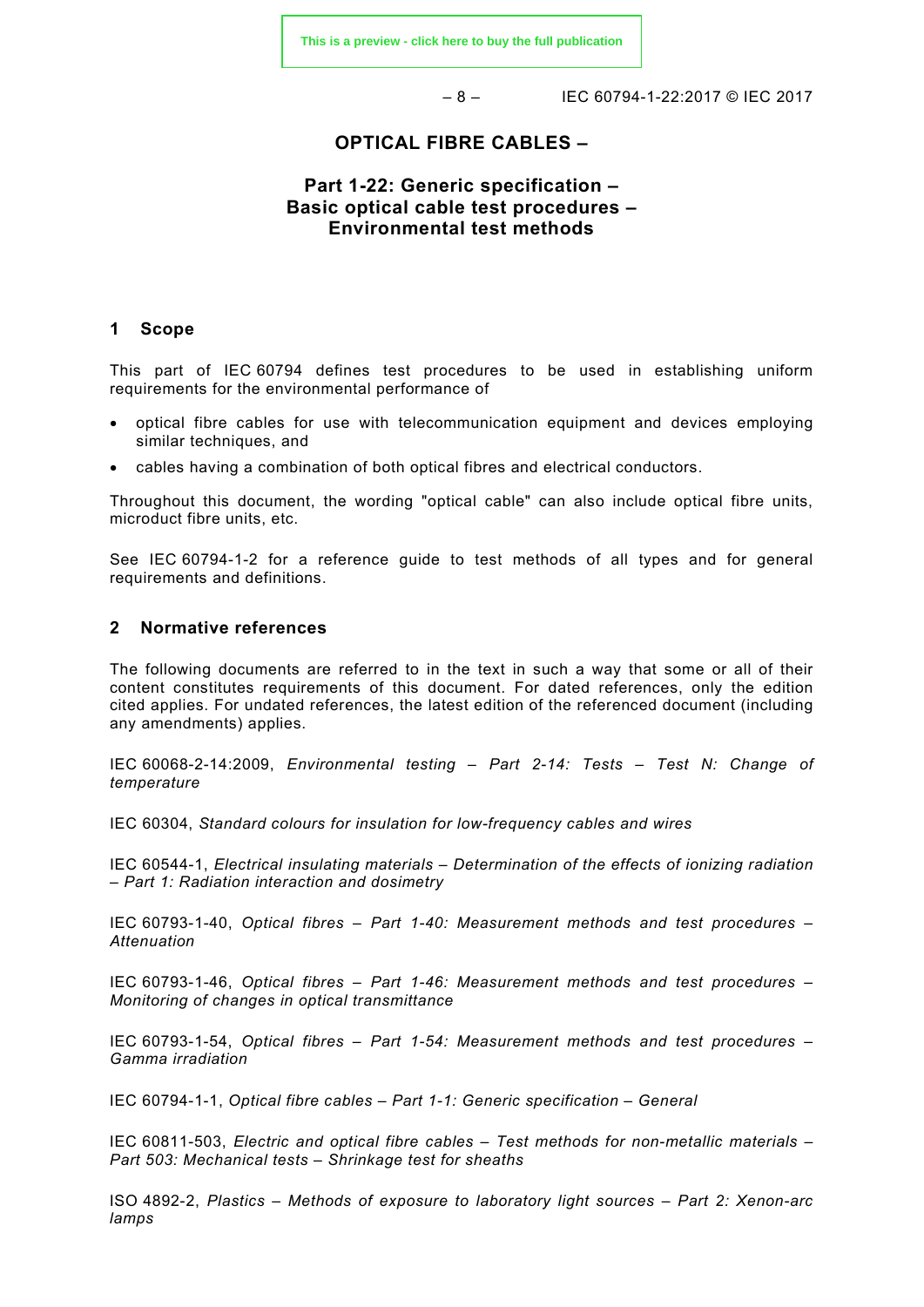IEC 60794-1-22:2017 © IEC 2017 – 9 –

<span id="page-8-3"></span><span id="page-8-2"></span><span id="page-8-1"></span><span id="page-8-0"></span>ISO 4892-3, *Plastics – Methods of exposure to laboratory light sources – Part 3: Fluorescent UV lamps*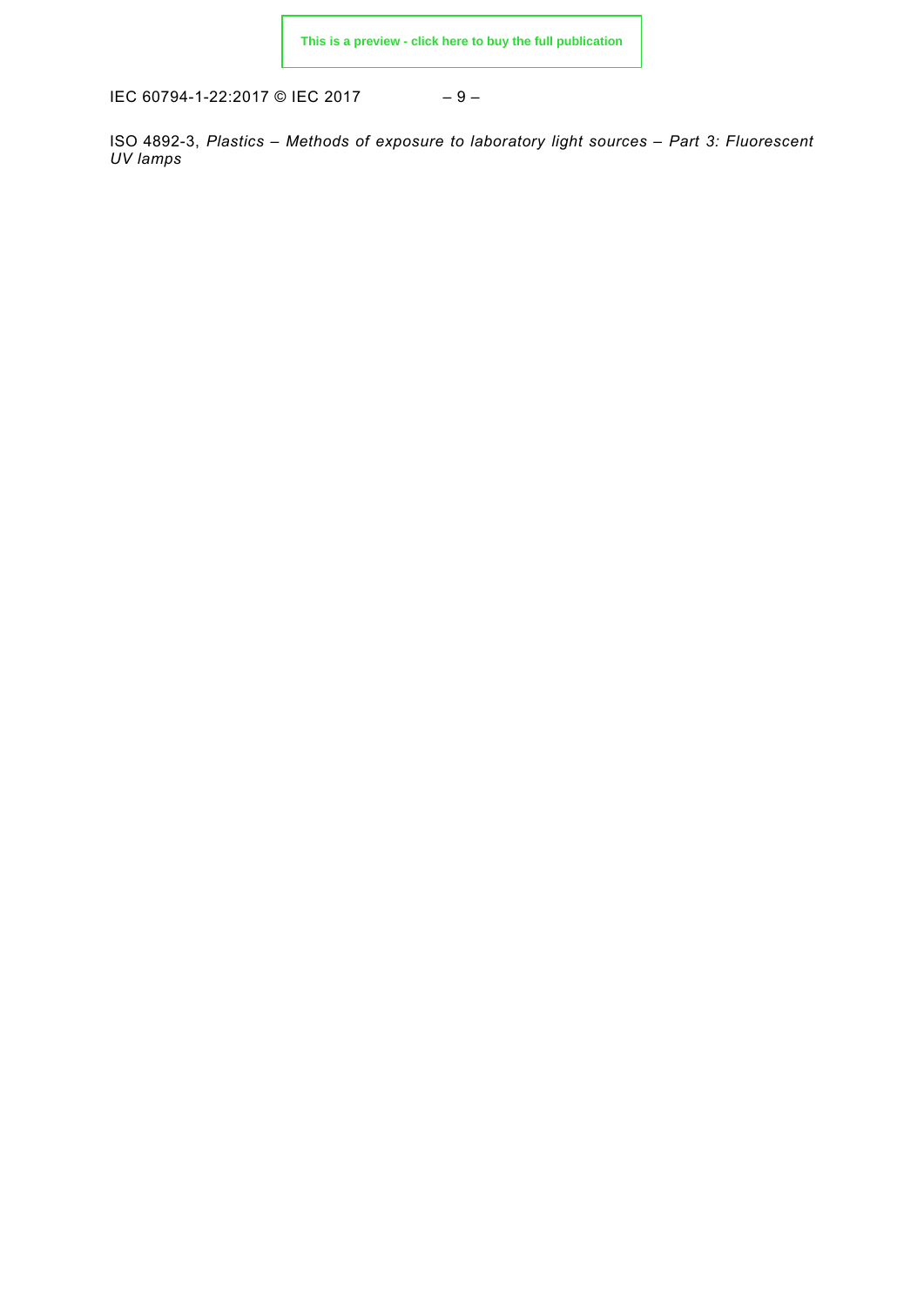$-38-$ 

IEC 60794-1-22:2017 © IEC 2017

# SOMMAIRE

| 1 |                |                                                                  |  |  |  |
|---|----------------|------------------------------------------------------------------|--|--|--|
| 2 |                |                                                                  |  |  |  |
| 3 |                |                                                                  |  |  |  |
| 4 |                |                                                                  |  |  |  |
|   | 4.1            |                                                                  |  |  |  |
|   | 4.2            |                                                                  |  |  |  |
|   | 4.3            |                                                                  |  |  |  |
|   | 4.4            |                                                                  |  |  |  |
|   | 4.4.1          |                                                                  |  |  |  |
|   | 4.4.2<br>4.4.3 |                                                                  |  |  |  |
|   |                |                                                                  |  |  |  |
|   | 4.4.4          |                                                                  |  |  |  |
|   | 4.5            |                                                                  |  |  |  |
|   | 4.6            |                                                                  |  |  |  |
|   | 4.7            |                                                                  |  |  |  |
| 5 |                |                                                                  |  |  |  |
|   | 5.1            |                                                                  |  |  |  |
|   | 5.2            |                                                                  |  |  |  |
|   | 5.2.1          |                                                                  |  |  |  |
|   | 5.2.2          |                                                                  |  |  |  |
|   | 5.2.3          | Méthode F5C (pour les câbles avec matériau gonflant empêchant la |  |  |  |
|   | 5.3            |                                                                  |  |  |  |
|   | 5.3.1          |                                                                  |  |  |  |
|   | 5.3.2          |                                                                  |  |  |  |
|   | 5.3.3          |                                                                  |  |  |  |
|   | 5.4            |                                                                  |  |  |  |
|   | 5.4.1          |                                                                  |  |  |  |
|   |                |                                                                  |  |  |  |
|   | 5.5            |                                                                  |  |  |  |
|   | 5.6            |                                                                  |  |  |  |
|   | 5.7            |                                                                  |  |  |  |
| 6 |                |                                                                  |  |  |  |
|   | 6.1            |                                                                  |  |  |  |
|   | 6.2            |                                                                  |  |  |  |
|   | 6.3            |                                                                  |  |  |  |
|   | 6.4            |                                                                  |  |  |  |
|   | 6.4.1          |                                                                  |  |  |  |
|   | 6.4.2          |                                                                  |  |  |  |
|   | 6.5            |                                                                  |  |  |  |
|   | 6.6            |                                                                  |  |  |  |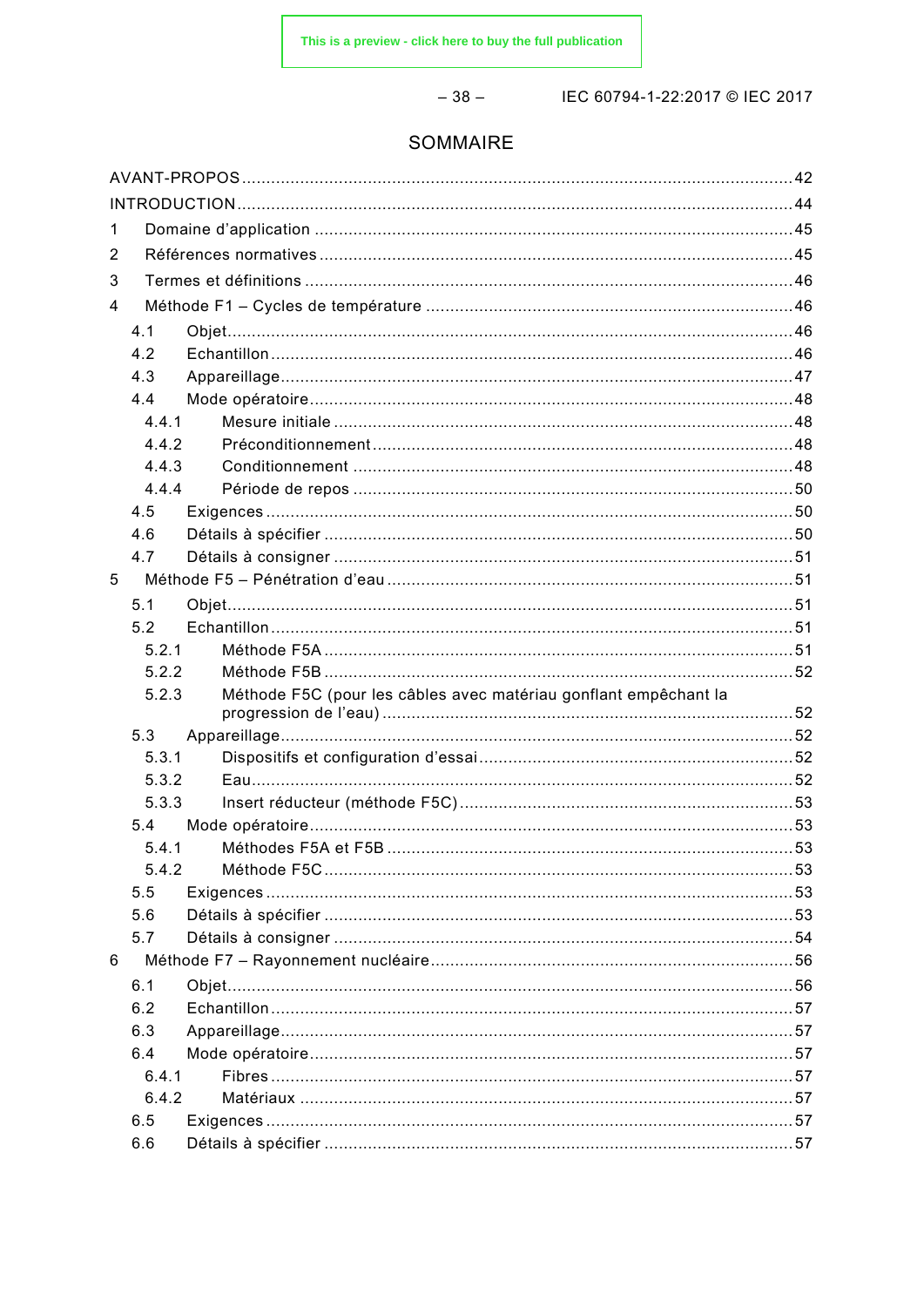$-39-$ 

| $\overline{7}$                                                                  |      |                                                                                     |  |  |  |
|---------------------------------------------------------------------------------|------|-------------------------------------------------------------------------------------|--|--|--|
|                                                                                 | 7.1  |                                                                                     |  |  |  |
|                                                                                 | 7.2  |                                                                                     |  |  |  |
|                                                                                 | 7.3  |                                                                                     |  |  |  |
|                                                                                 | 7.4  |                                                                                     |  |  |  |
|                                                                                 | 7.5  |                                                                                     |  |  |  |
|                                                                                 | 7.6  |                                                                                     |  |  |  |
| 8                                                                               |      |                                                                                     |  |  |  |
|                                                                                 | 8.1  |                                                                                     |  |  |  |
|                                                                                 | 8.2  |                                                                                     |  |  |  |
|                                                                                 | 8.3  |                                                                                     |  |  |  |
|                                                                                 | 8.4  |                                                                                     |  |  |  |
|                                                                                 | 8.5  |                                                                                     |  |  |  |
|                                                                                 | 8.6  |                                                                                     |  |  |  |
| 9                                                                               |      | Méthode F10 - Résistance des câbles immergés à la pression hydrostatique60          |  |  |  |
|                                                                                 | 9.1  |                                                                                     |  |  |  |
|                                                                                 | 9.2  |                                                                                     |  |  |  |
|                                                                                 | 9.3  |                                                                                     |  |  |  |
|                                                                                 | 9.4  |                                                                                     |  |  |  |
|                                                                                 | 9.5  |                                                                                     |  |  |  |
|                                                                                 | 9.6  |                                                                                     |  |  |  |
|                                                                                 |      | 10 Méthode F11 - Rétraction de la gaine (câbles destinés aux cordons de brassage)61 |  |  |  |
|                                                                                 | 10.1 |                                                                                     |  |  |  |
|                                                                                 | 10.2 |                                                                                     |  |  |  |
|                                                                                 | 10.3 |                                                                                     |  |  |  |
|                                                                                 | 10.4 |                                                                                     |  |  |  |
|                                                                                 | 10.5 |                                                                                     |  |  |  |
|                                                                                 | 10.6 |                                                                                     |  |  |  |
|                                                                                 | 10.7 |                                                                                     |  |  |  |
| Méthode F12 - Cycles de température sur les câbles devant être équipés de<br>11 |      |                                                                                     |  |  |  |
|                                                                                 | 11.1 |                                                                                     |  |  |  |
|                                                                                 | 11.2 |                                                                                     |  |  |  |
|                                                                                 | 11.3 |                                                                                     |  |  |  |
|                                                                                 | 11.4 |                                                                                     |  |  |  |
|                                                                                 | 11.5 |                                                                                     |  |  |  |
|                                                                                 | 11.6 |                                                                                     |  |  |  |
|                                                                                 |      |                                                                                     |  |  |  |
|                                                                                 | 12.1 |                                                                                     |  |  |  |
|                                                                                 | 12.2 |                                                                                     |  |  |  |
|                                                                                 | 12.3 |                                                                                     |  |  |  |
|                                                                                 | 12.4 |                                                                                     |  |  |  |
|                                                                                 | 12.5 |                                                                                     |  |  |  |
|                                                                                 | 12.6 |                                                                                     |  |  |  |
|                                                                                 |      |                                                                                     |  |  |  |
|                                                                                 | 13.1 |                                                                                     |  |  |  |
|                                                                                 | 13.2 |                                                                                     |  |  |  |
|                                                                                 | 13.3 |                                                                                     |  |  |  |
|                                                                                 |      |                                                                                     |  |  |  |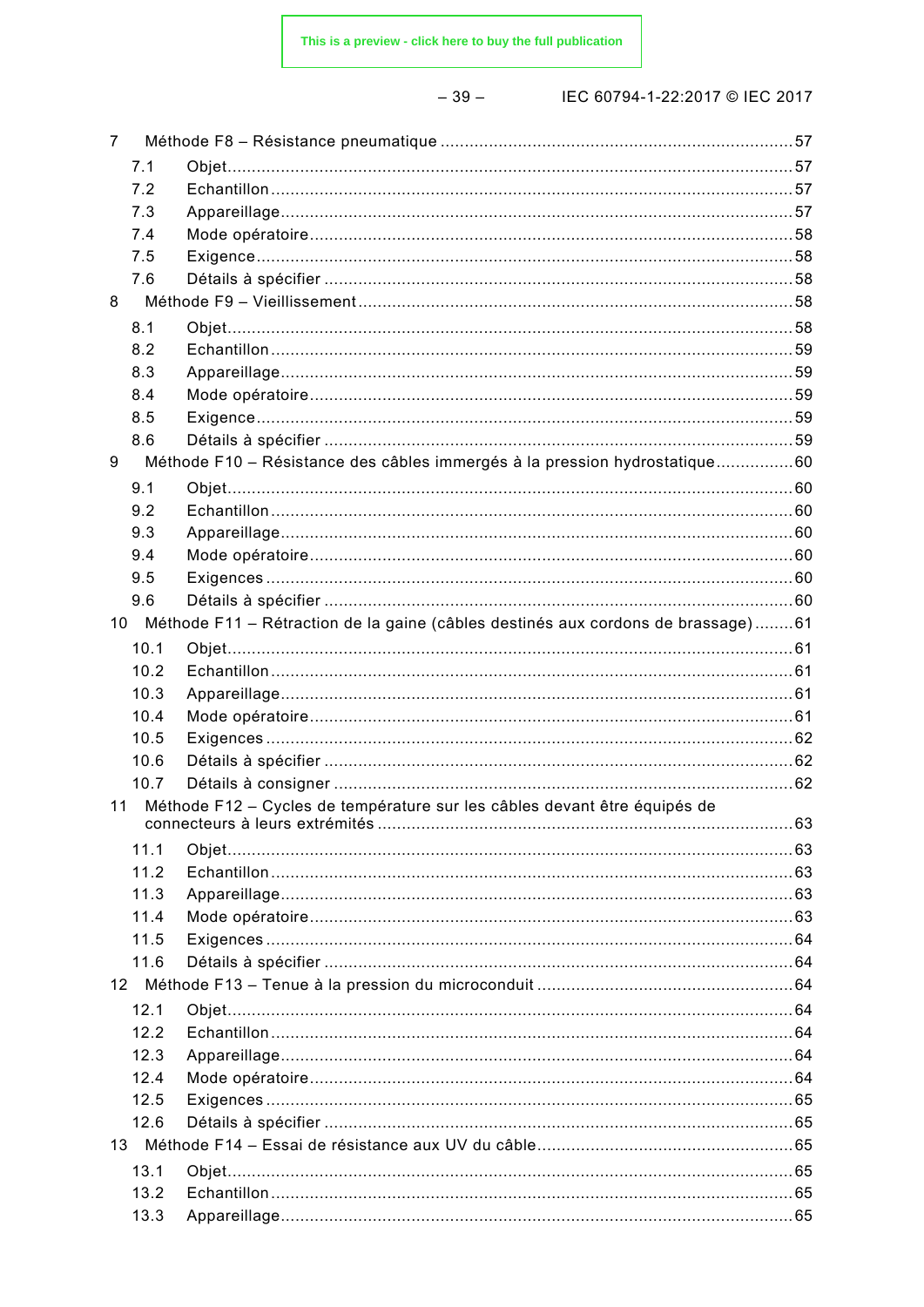This is a preview - click here to buy the full publication

|--|

| 13.4   |                                                                                    |  |
|--------|------------------------------------------------------------------------------------|--|
| 13.4.1 |                                                                                    |  |
| 13.4.2 | Conditionnement des câbles extérieurs (essai de vieillissement                     |  |
| 13.4.3 | Conditionnement des câbles intérieurs (essai en enceinte de                        |  |
| 13.5   |                                                                                    |  |
| 13.6   |                                                                                    |  |
| 14     |                                                                                    |  |
| 14.1   |                                                                                    |  |
| 14.2   |                                                                                    |  |
| 14.3   |                                                                                    |  |
| 14.4   |                                                                                    |  |
| 14.5   |                                                                                    |  |
| 14.6   |                                                                                    |  |
|        | 15 Méthode F16 - Ecoulement (égouttement) des matériaux de remplissage 68          |  |
| 15.1   |                                                                                    |  |
| 15.2   |                                                                                    |  |
| 15.3   |                                                                                    |  |
| 15.4   |                                                                                    |  |
| 15.5   |                                                                                    |  |
| 15.6   |                                                                                    |  |
|        | 16 Méthode F17 - Essai de rétraction du câble (excroissance des fibres) 70         |  |
| 16.1   |                                                                                    |  |
| 16.2   |                                                                                    |  |
| 16.3   |                                                                                    |  |
| 16.4   |                                                                                    |  |
| 16.5   |                                                                                    |  |
| 16.6   |                                                                                    |  |
| 16.7   |                                                                                    |  |
| 17     | Méthode F18 - Essai de cycles de température à mi-portée pour les tubes de         |  |
| 17.1   |                                                                                    |  |
| 17.2   |                                                                                    |  |
| 17.3   |                                                                                    |  |
| 17.4   |                                                                                    |  |
| 17.5   |                                                                                    |  |
| 17.6   |                                                                                    |  |
|        |                                                                                    |  |
|        |                                                                                    |  |
|        |                                                                                    |  |
|        |                                                                                    |  |
|        |                                                                                    |  |
|        |                                                                                    |  |
|        |                                                                                    |  |
|        | Figure 5 - Montage d'essai pour la méthode F5C: échantillon prétrempé55            |  |
|        | Figure 6 - Montage d'essai pour la méthode F5C: mode opératoire par prétrempage 55 |  |
|        |                                                                                    |  |
|        |                                                                                    |  |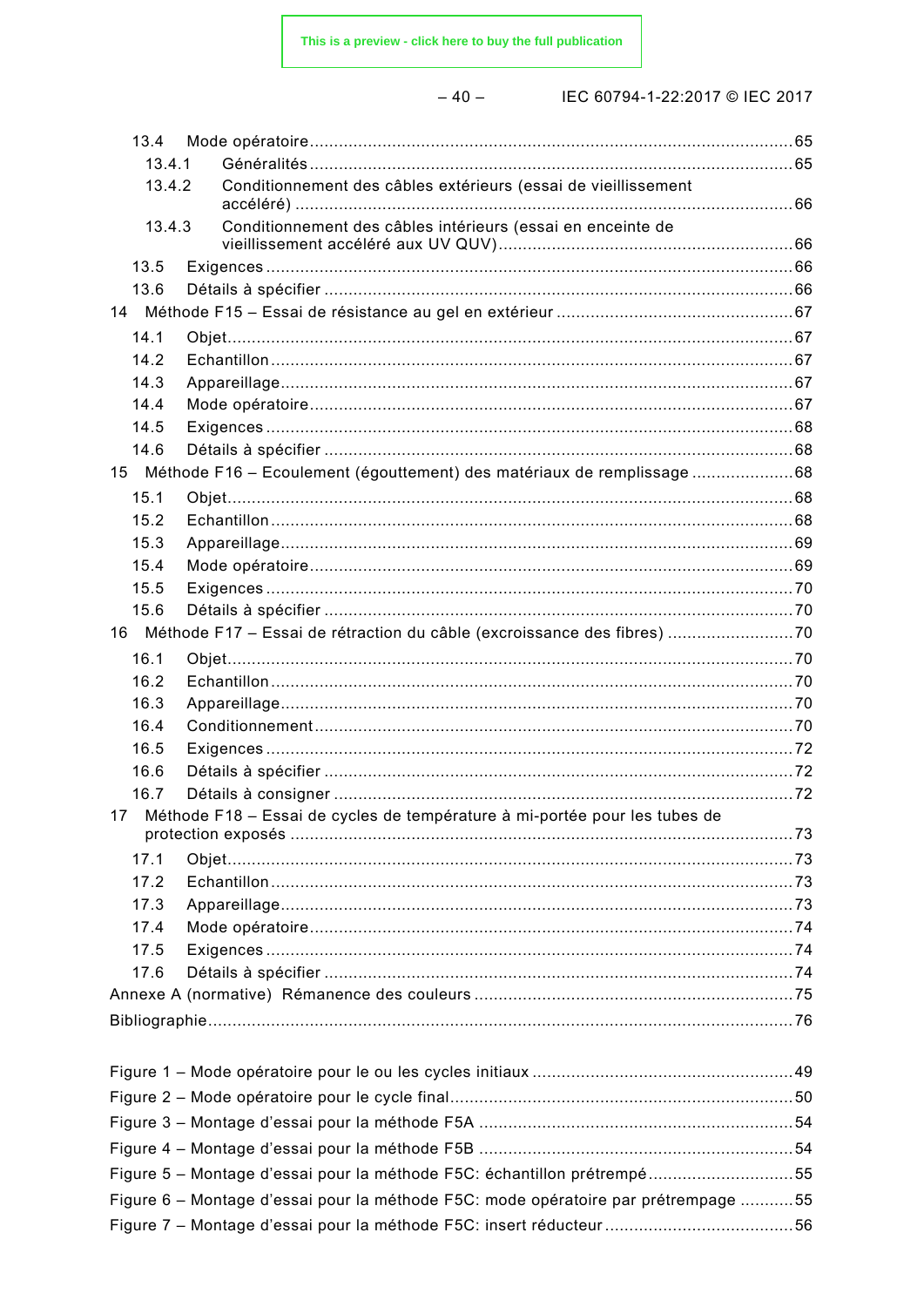# – 41 – IEC 60794-1-22:2017 © IEC 2017

| Figure 8 - Montage d'essai pour la méthode F5C: échantillon de plus grande longueur 56 |  |
|----------------------------------------------------------------------------------------|--|
|                                                                                        |  |
|                                                                                        |  |
|                                                                                        |  |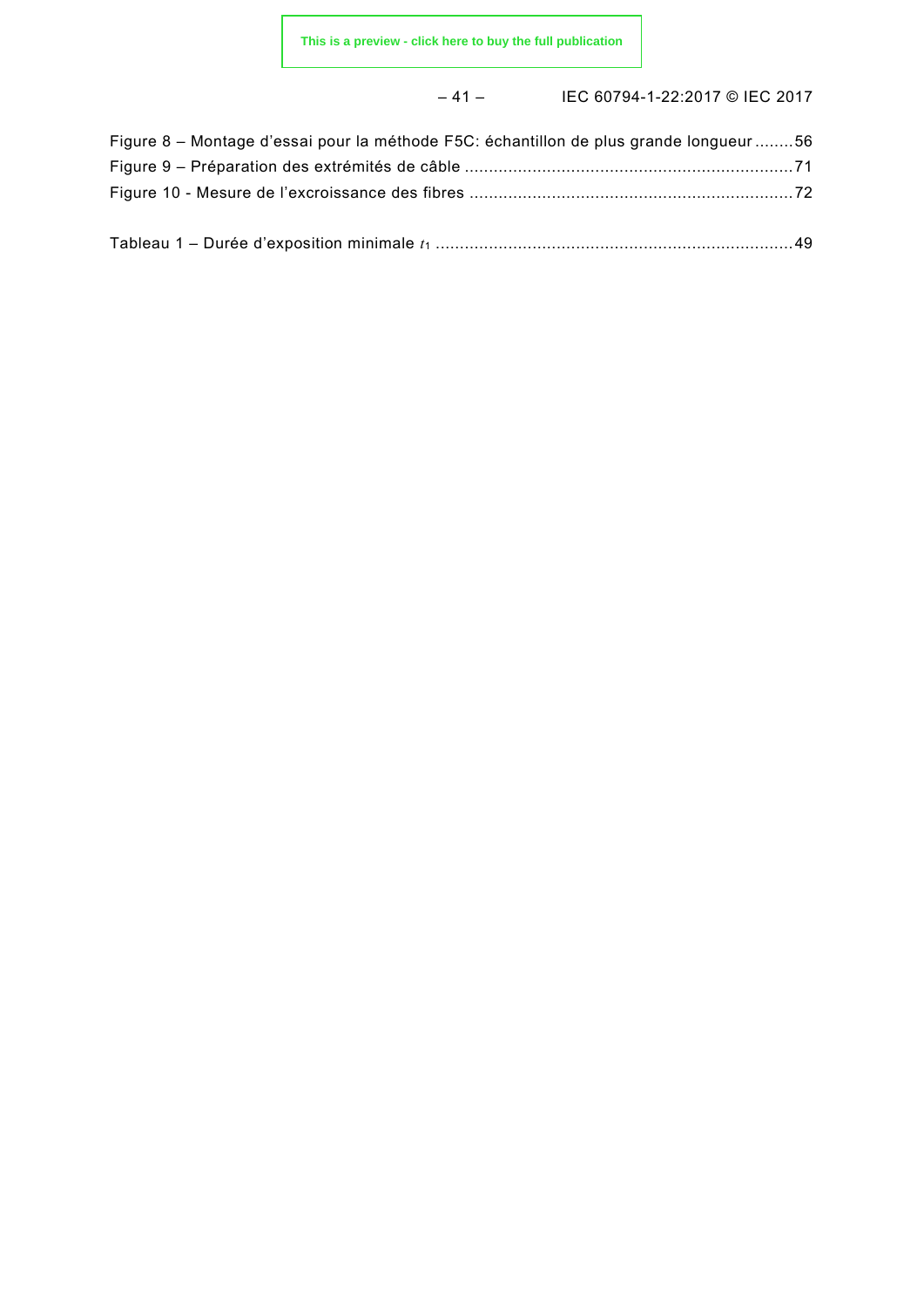**[This is a preview - click here to buy the full publication](https://webstore.iec.ch/publication/33545&preview)**

– 42 – IEC 60794-1-22:2017 © IEC 2017

#### COMMISSION ÉLECTROTECHNIQUE INTERNATIONALE

\_\_\_\_\_\_\_\_\_\_\_\_

# **CÂBLES À FIBRES OPTIQUES –**

# **Partie 1-22: Spécification générique – Modes opératoires de base applicables aux essais des câbles optiques – Méthodes d'essais d'environnement**

# AVANT-PROPOS

- <span id="page-13-0"></span>1) La Commission Electrotechnique Internationale (IEC) est une organisation mondiale de normalisation composée de l'ensemble des comités électrotechniques nationaux (Comités nationaux de l'IEC). L'IEC a pour objet de favoriser la coopération internationale pour toutes les questions de normalisation dans les domaines de l'électricité et de l'électronique. A cet effet, l'IEC – entre autres activités – publie des Normes internationales, des Spécifications techniques, des Rapports techniques, des Spécifications accessibles au public (PAS) et des Guides (ci-après dénommés "Publication(s) de l'IEC"). Leur élaboration est confiée à des comités d'études, aux travaux desquels tout Comité national intéressé par le sujet traité peut participer. Les organisations internationales, gouvernementales et non gouvernementales, en liaison avec l'IEC, participent également aux travaux. L'IEC collabore étroitement avec l'Organisation Internationale de Normalisation (ISO), selon des conditions fixées par accord entre les deux organisations.
- 2) Les décisions ou accords officiels de l'IEC concernant les questions techniques représentent, dans la mesure du possible, un accord international sur les sujets étudiés, étant donné que les Comités nationaux de l'IEC intéressés sont représentés dans chaque comité d'études.
- 3) Les Publications de l'IEC se présentent sous la forme de recommandations internationales et sont agréées comme telles par les Comités nationaux de l'IEC. Tous les efforts raisonnables sont entrepris afin que l'IEC s'assure de l'exactitude du contenu technique de ses publications; l'IEC ne peut pas être tenue responsable de l'éventuelle mauvaise utilisation ou interprétation qui en est faite par un quelconque utilisateur final.
- 4) Dans le but d'encourager l'uniformité internationale, les Comités nationaux de l'IEC s'engagent, dans toute la mesure possible, à appliquer de façon transparente les Publications de l'IEC dans leurs publications nationales et régionales. Toutes divergences entre toutes Publications de l'IEC et toutes publications nationales ou régionales correspondantes doivent être indiquées en termes clairs dans ces dernières.
- 5) L'IEC elle-même ne fournit aucune attestation de conformité. Des organismes de certification indépendants fournissent des services d'évaluation de conformité et, dans certains secteurs, accèdent aux marques de conformité de l'IEC. L'IEC n'est responsable d'aucun des services effectués par les organismes de certification indépendants.
- 6) Tous les utilisateurs doivent s'assurer qu'ils sont en possession de la dernière édition de cette publication.
- 7) Aucune responsabilité ne doit être imputée à l'IEC, à ses administrateurs, employés, auxiliaires ou mandataires, y compris ses experts particuliers et les membres de ses comités d'études et des Comités nationaux de l'IEC, pour tout préjudice causé en cas de dommages corporels et matériels, ou de tout autre dommage de quelque nature que ce soit, directe ou indirecte, ou pour supporter les coûts (y compris les frais de justice) et les dépenses découlant de la publication ou de l'utilisation de cette Publication de l'IEC ou de toute autre Publication de l'IEC, ou au crédit qui lui est accordé.
- 8) L'attention est attirée sur les références normatives citées dans cette publication. L'utilisation de publications référencées est obligatoire pour une application correcte de la présente publication.
- 9) L'attention est attirée sur le fait que certains des éléments de la présente Publication de l'IEC peuvent faire l'objet de droits de brevet. L'IEC ne saurait être tenue pour responsable de ne pas avoir identifié de tels droits de brevets et de ne pas avoir signalé leur existence.

La Norme internationale IEC 60794-1-22 a été établie par le sous-comité 86A: Fibres et câbles, du comité d'études 86 de l'IEC: Fibres optiques.

La présente version bilingue (2018-04) correspond à la version anglaise monolingue publiée en 2017-10.

Cette deuxième édition annule et remplace la première édition parue en 2012. Cette édition constitue une révision technique.

Cette deuxième édition inclut les modifications techniques majeures suivantes par rapport à l'édition précédente: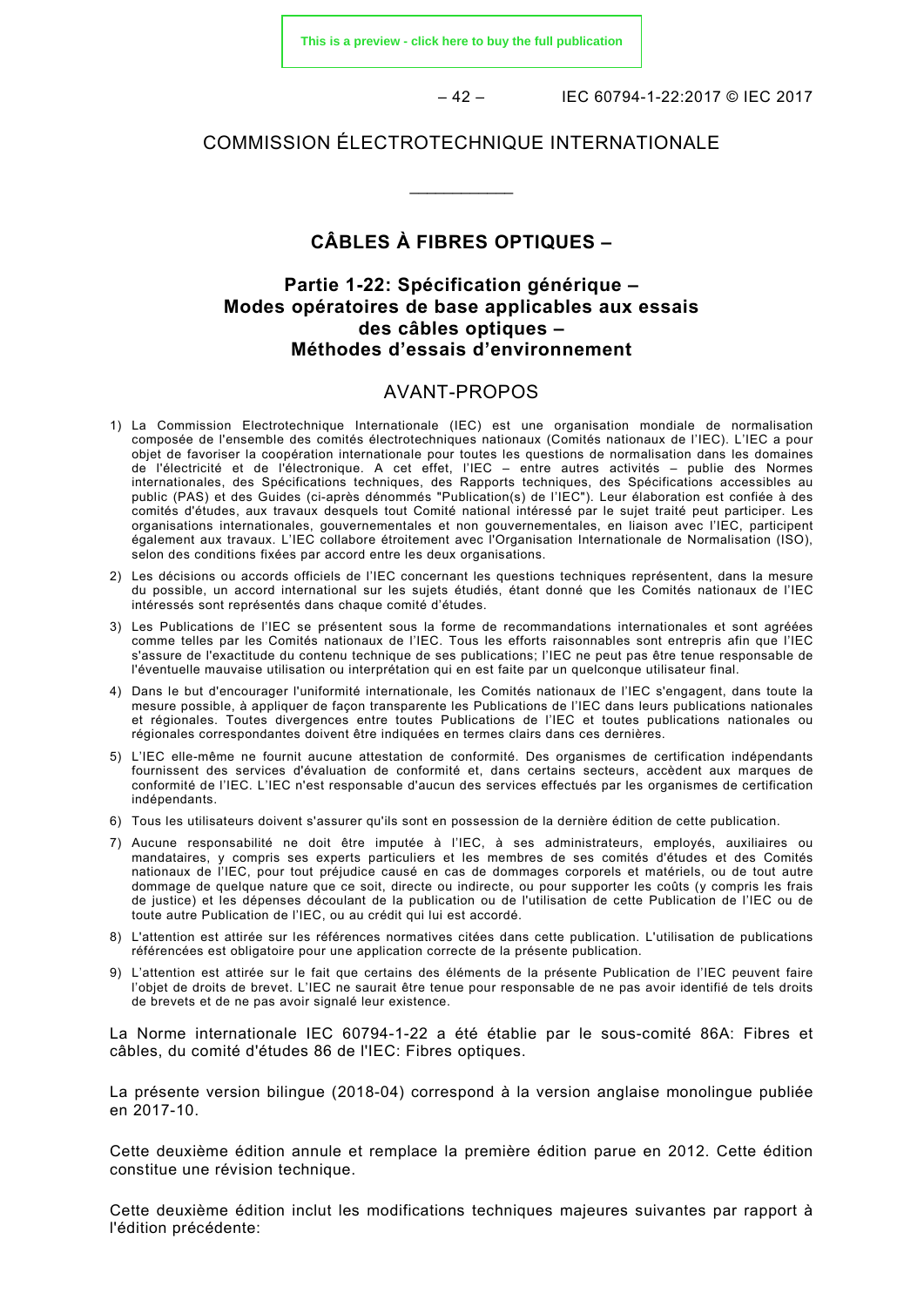– 43 – IEC 60794-1-22:2017 © IEC 2017

- nouvelle désignation de la méthode d'essai F16 Ecoulement (égouttement) des matériaux de remplissage [E14 dans l'IEC 60794-1-21],
- b) nouvelle méthode d'essai F17 Essai de rétraction du câble (excroissance des fibres),
- nouvelle méthode d'essai F18 Essai de cycles de température à mi-portée.

NOTE L'absence de certains numéros dans la séquence de numérotation des méthodes d'essai est intentionnelle. Elle peut correspondre à une méthode d'essai supprimée, ou bien une méthode d'essai qui n'a jamais été publiée.

Le texte anglais de cette norme est issu des documents 86A/1813/FDIS et 86A/1827/RVD.

Le rapport de vote 86A/1827/RVD donne toute information sur le vote ayant abouti à l'approbation de cette norme.

La version française de cette norme n'a pas été soumise au vote.

Ce document a été rédigé selon les Directives ISO/IEC, Partie 2.

Une liste de toutes les parties de la série IEC 60794, publiées sous le titre général *Câbles à fibres optiques*, peut être consultée sur le site web de l'IEC.

Le comité a décidé que le contenu de ce document ne sera pas modifié avant la date de stabilité indiquée sur le site web de l'IEC sous "http://webstore.iec.ch" dans les données relatives au document recherché. A cette date, le document sera

- reconduit,
- supprimé,
- remplacé par une édition révisée, ou
- amendé.

**IMPORTANT – Le logo** *"colour inside"* **qui se trouve sur la page de couverture de cette publication indique qu'elle contient des couleurs qui sont considérées comme utiles à une bonne compréhension de son contenu. Les utilisateurs devraient, par conséquent, imprimer cette publication en utilisant une imprimante couleur.**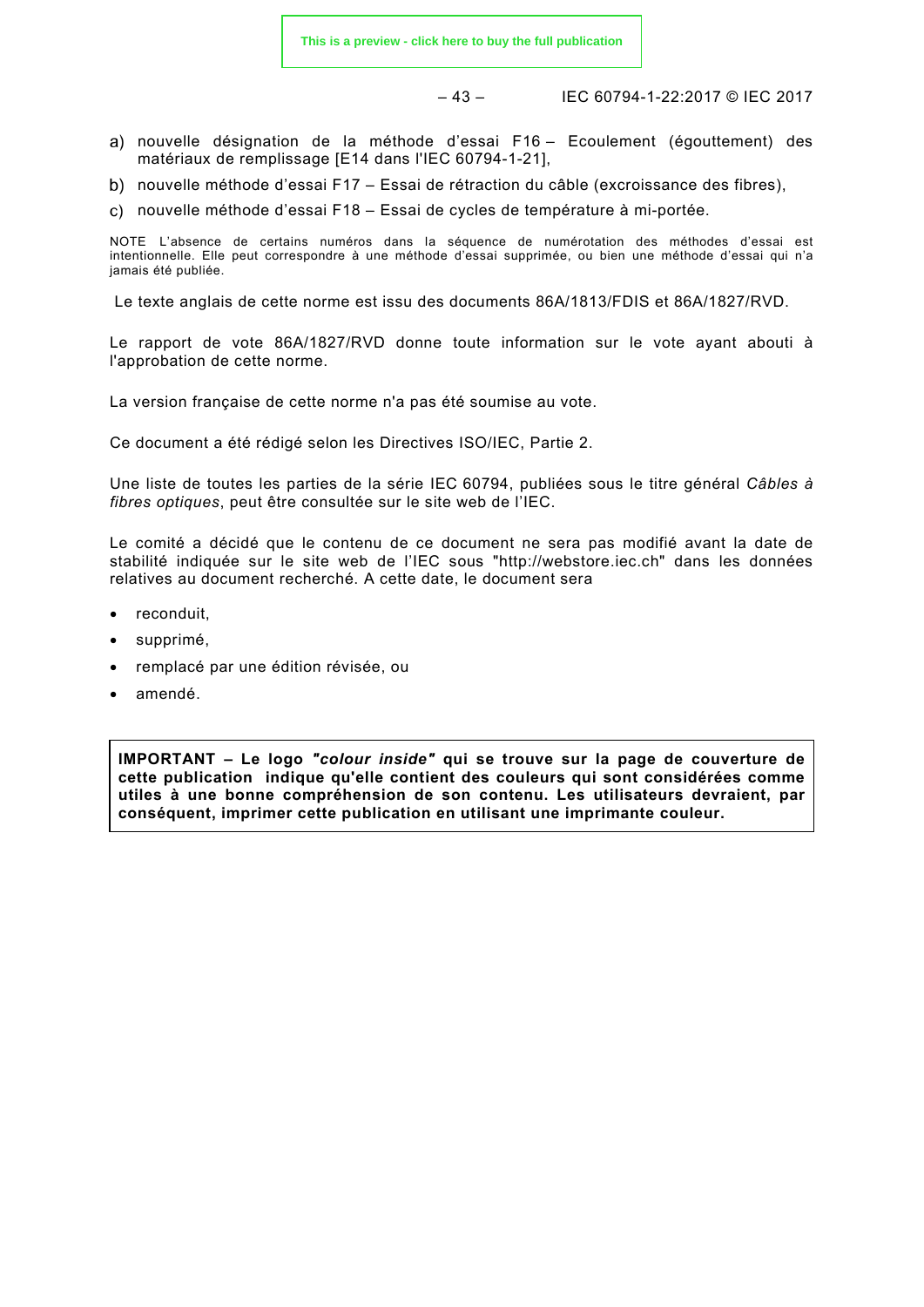– 44 – IEC 60794-1-22:2017 © IEC 2017

#### INTRODUCTION

<span id="page-15-0"></span>L'IEC 60794-1-2:2003 a été scindée en cinq nouveaux documents:

- IEC 60794-1-2, *Câbles à fibres optiques Partie 1-2: Spécification générique Procédures fondamentales d'essais des câbles optiques – Lignes directrices générales*
- IEC 60794-1-21, *Optical fibre cables Part 1-21: Generic specification Basic optical cable test procedures – Mechanical tests methods* (disponible en anglais seulement)
- IEC 60794-1-22, *Câbles à fibres optiques Partie 1-22: Spécification générique Modes opératoires de base applicables aux essais des câbles optiques – Méthodes d'essais d'environnement*
- IEC 60794-1-23, *Optical fibre cables Part 1-23: Generic specification Basic optical cable test procedures – Cable elements tests methods* (disponible en anglais seulement)
- IEC 60794-1-24, *Câbles à fibres optiques Partie 1-24: Spécification générique Méthodes fondamentales d'essais applicables aux câbles optiques – Méthodes d'essais électriques*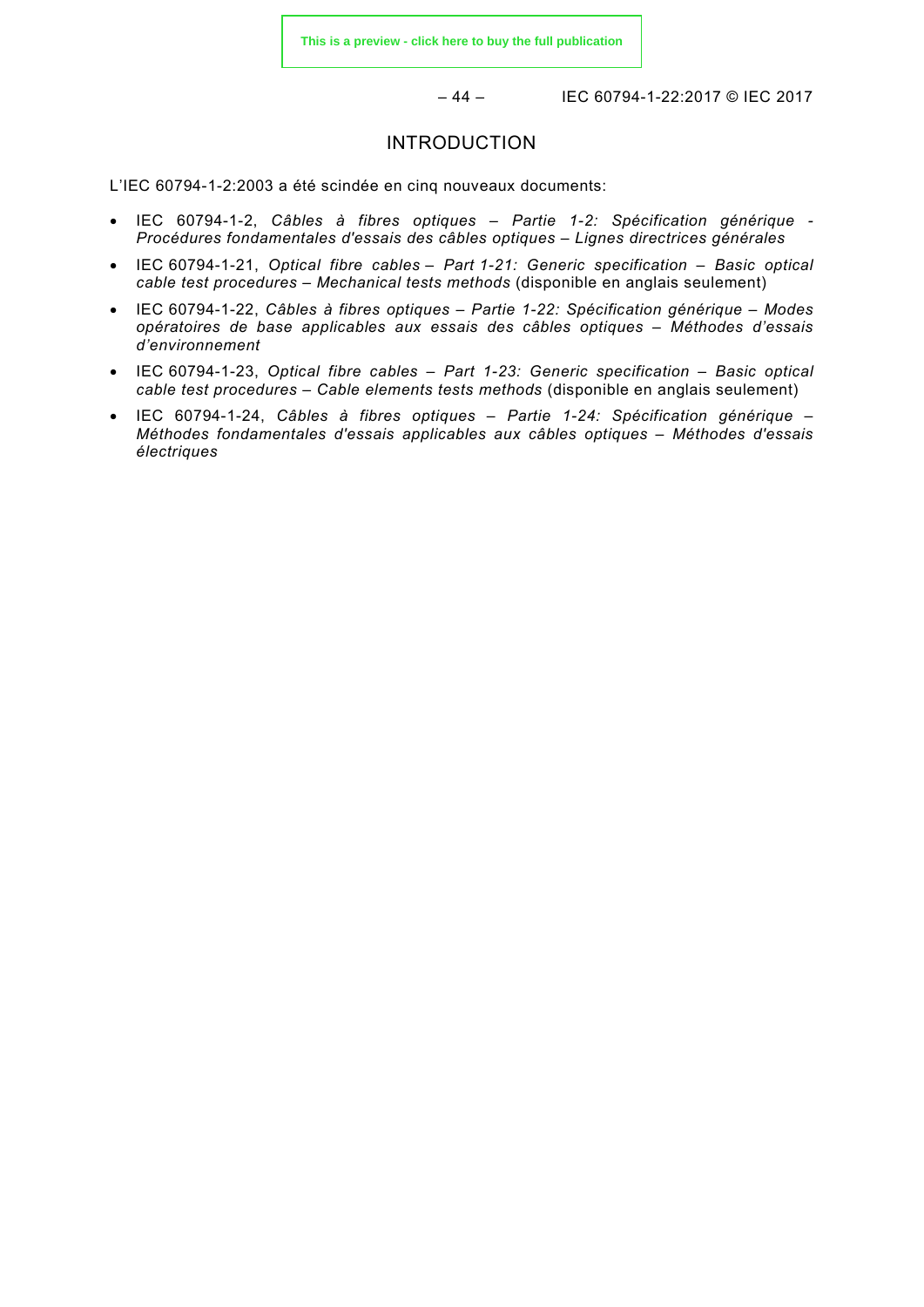– 45 – IEC 60794-1-22:2017 © IEC 2017

# **CÂBLES À FIBRES OPTIQUES –**

# **Partie 1-22: Spécification générique – Modes opératoires de base applicables aux essais des câbles optiques – Méthodes d'essais d'environnement**

#### <span id="page-16-0"></span>**1 Domaine d'application**

La présente partie de l'IEC 60794 définit les modes opératoires d'essai à utiliser pour définir des exigences harmonisées pour les performances environnementales

- des câbles à fibres optiques destinés à être utilisés avec les équipements et dispositifs de télécommunications employant des techniques similaires, et
- des câbles combinant fibres optiques et conducteurs électriques.

Dans la présente norme, le terme «câble optique» peut également englober les unités de fibres optiques, les unités de fibres en microconduit, etc.

Se reporter à l'IEC 60794-1-2 comme guide de référence des méthodes d'essai de tous types, et pour consulter les exigences générales et les définitions.

#### <span id="page-16-1"></span>**2 Références normatives**

Les documents suivants cités dans le texte constituent, pour tout ou partie de leur contenu, des exigences du présent document. Pour les références datées, seule l'édition citée s'applique. Pour les références non datées, la dernière édition du document de référence s'applique (y compris les éventuels amendements).

IEC 60068-2-14:2009, *Essais d'environnement – Partie 2-14: Essais – Essai N: Variation de température*

IEC 60304, *Couleurs de référence de l'enveloppe isolante pour câbles et fils pour basses fréquences*

IEC 60544-1, *Matériaux isolants électriques – Détermination des effets des rayonnements ionisants - Partie 1: Interaction des rayonnements et dosimétrie*

IEC 60793-1-40, *Fibres optiques – Partie 1-40: Méthodes de mesure et procédures d'essai – Affaiblissement*

IEC 60793-1-46, *Fibres optiques – Partie 1-46: Méthodes de mesure et procédures d'essai – Contrôle des variations du facteur de transmission optique*

IEC 60793-1-54, *Fibres optiques – Partie 1-54: Méthodes de mesure et procédures d'essai – Irradiation gamma*

IEC 60794-1-1, *Câbles à fibres optiques – Partie 1-1: Spécification générique – Généralités*

IEC 60811-503, *Câbles électriques et à fibres optiques – Méthodes d'essai pour les matériaux non-métalliques – Partie 503: Essais mécaniques – Essai de rétraction des gaines*